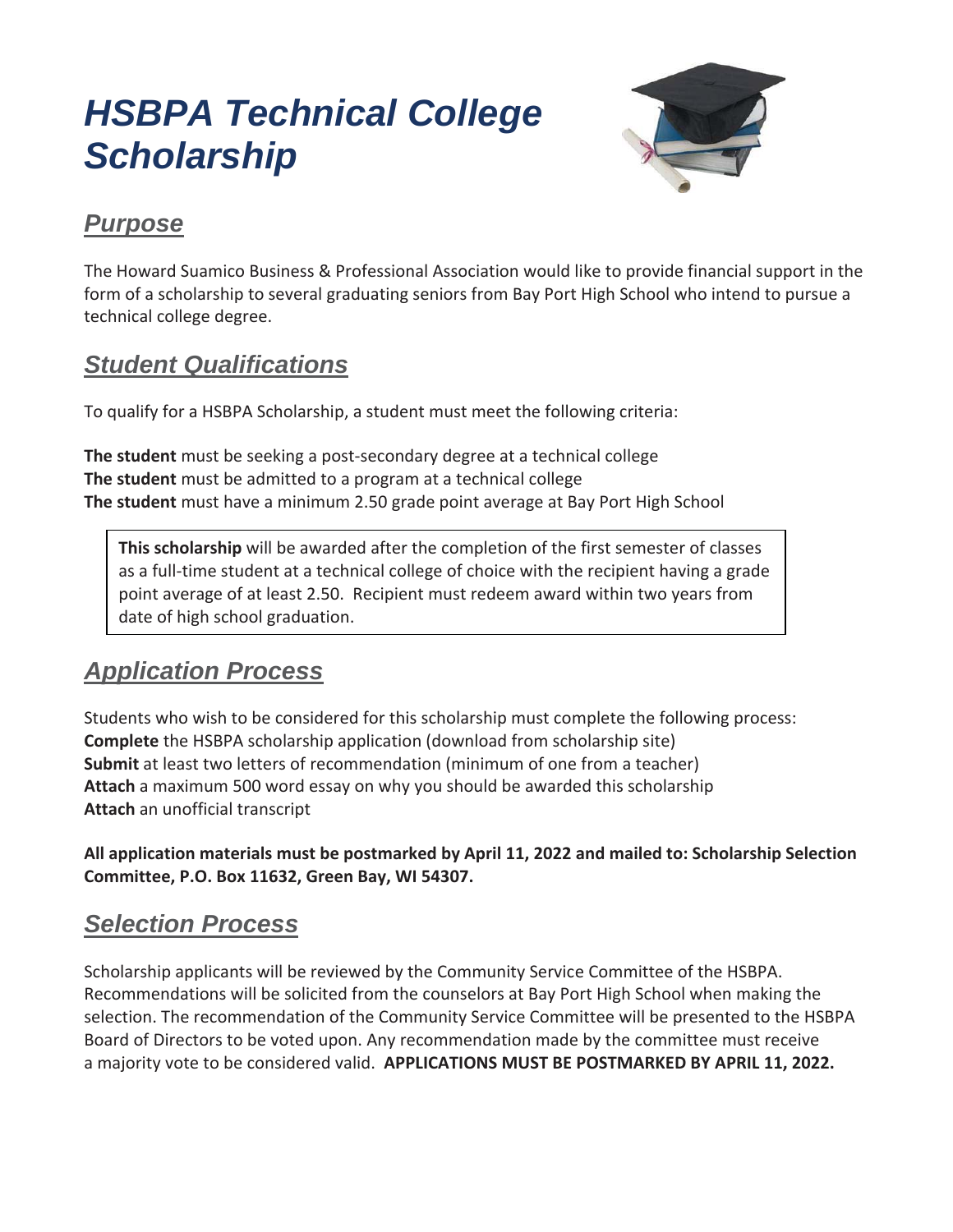## **HSBPA Scholarship Application**

#### *PERSONAL INFORMATION*

| Name:                                                                                                                                                                                                                                     |                         |                         |                                                                                                                        |
|-------------------------------------------------------------------------------------------------------------------------------------------------------------------------------------------------------------------------------------------|-------------------------|-------------------------|------------------------------------------------------------------------------------------------------------------------|
| Address:<br>the control of the control of the control of the control of the control of the control of the control of the control of the control of the control of the control of the control of the control of the control of the control |                         |                         |                                                                                                                        |
| City, State, Zip: 2008. 2008. 2009. 2009. 2012. 2014. 2014. 2014. 2014. 2014. 2014. 2014. 2014. 2014. 2014. 20                                                                                                                            |                         |                         |                                                                                                                        |
|                                                                                                                                                                                                                                           |                         |                         |                                                                                                                        |
| <b>FAMILY INFORMATION</b>                                                                                                                                                                                                                 |                         |                         |                                                                                                                        |
| )Stepfather<br>Father<br>Stepmother Legal Guardian Name:<br>Mother                                                                                                                                                                        | ULegal Guardian Name:   |                         | <u> 1989 - Johann Stoff, deutscher Stoffen und der Stoffen und der Stoffen und der Stoffen und der Stoffen und der</u> |
| Number of children in family _______ # Older _____<br>Number who will be in college at the same time _________                                                                                                                            |                         | # Younger $\frac{1}{2}$ |                                                                                                                        |
| <b>SCHOOL INFORMATION</b>                                                                                                                                                                                                                 |                         |                         |                                                                                                                        |
| Bay Port Graduation Date: ___________________GPA: _________                                                                                                                                                                               |                         | Admitted:<br>)Yes       | No                                                                                                                     |
| <b>CAREER INFORMATION</b>                                                                                                                                                                                                                 |                         |                         |                                                                                                                        |
|                                                                                                                                                                                                                                           |                         |                         |                                                                                                                        |
| I have prepared in high school to be successful in this career by (i.e. related course work; job shadow;                                                                                                                                  |                         |                         |                                                                                                                        |
|                                                                                                                                                                                                                                           |                         |                         |                                                                                                                        |
|                                                                                                                                                                                                                                           |                         |                         |                                                                                                                        |
| <b>ORGANIZATIONS, CLUBS, SPORTS, ETC.</b>                                                                                                                                                                                                 |                         |                         |                                                                                                                        |
| Please provide below (tab to create a new row if more room is needed) a listing of all organizations,                                                                                                                                     |                         |                         |                                                                                                                        |
| clubs, sports, etc. in which you were actively engaged.                                                                                                                                                                                   |                         |                         |                                                                                                                        |
| Organization, Club, Sport, Etc.                                                                                                                                                                                                           | Role (member, position) | Year(s)                 | <b>Community or School</b>                                                                                             |

| Year(s)                 | Community or School |
|-------------------------|---------------------|
|                         |                     |
|                         |                     |
|                         |                     |
|                         |                     |
|                         |                     |
|                         |                     |
|                         |                     |
| Role (member, position) |                     |